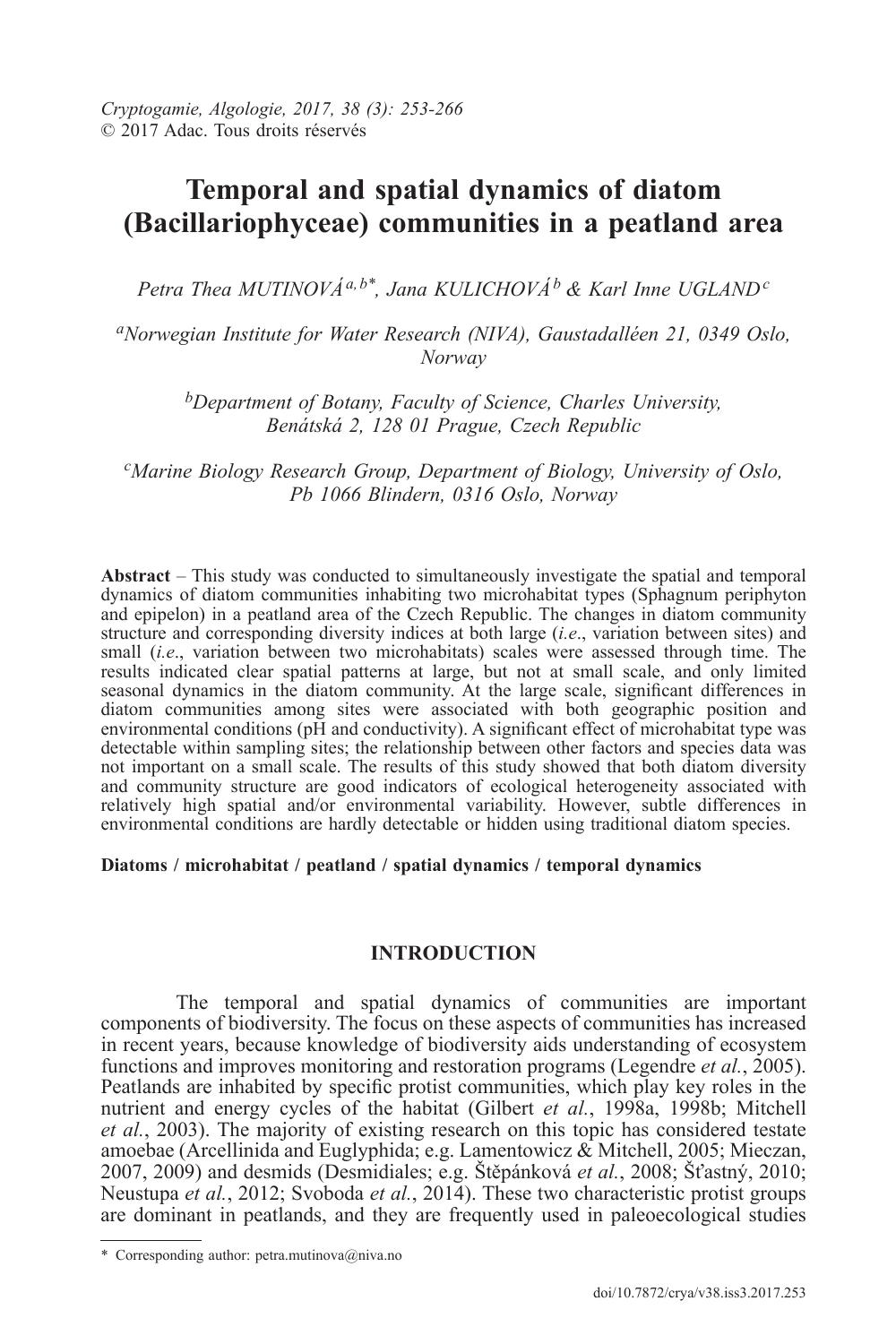and peatland monitoring programs (Coesel, 2001, 2003; Mitchell *et al.*, 2008). Diatoms (Bacillariophyceae) are also potential model organisms for biomonitoring (Dixit *et al.*, 1992; Poulíčková *et al.*, 2004; Charles *et al.*, 2006; Kelly *et al.*, 2012), and they are equally as important as testate amoebae and desmids in the peatland microbenthos. However, studies focusing on the community structure of diatoms in peatlands are relatively scarce and rather covered by those considering the entire microphytobenthos (Mataloni, 1999; Borics *et al.*, 2003; Nováková, 2007; Tropea *et al.*, 2007; Machová-Černá & Neustupa, 2009).

Generally, freshwater microalgae are affected in space and time by prevailing environmental conditions, particularly pH, conductivity, and nutrients (e.g. Mataloni, 1999; Potapova & Charles, 2002; Poulíčková *et al.*, 2004; Soininen, 2004; Soininen *et al.*, 2004; Nováková, 2007; Štěpánková *et al.*, 2008; Fránková *et al.*, 2009; Machová-Černá & Neustupa, 2009; Neustupa *et al.*, 2013). The effects of random processes and biotic interactions, which are typically indirectly estimated, may also be important for community structure (Leibold *et al.*, 2004; Svoboda *et al.*, 2014). Seasonal dynamics have significant effects on the structure of planktonic communities, and this is commonly described by the PEG-model (Phytoplankton Ecology Group; Sommer *et al.*, 1986, 2012). However, the microphytobenthos is more likely to be spatially structured, and geographic distance significantly affects microphytobenthos species composition at a large scale (e.g. Potapova & Charles, 2002; Soininen, 2004; Soininen *et al.*, 2004; Pals *et al.*, 2006; Machová-Černá & Neustupa, 2009; Veselá, 2009; Heino *et al.*, 2010; Neustupa *et al.*, 2012, 2013; Svoboda *et al.*, 2014; Mutinová *et al.*, 2016). Noticeable within site differences have been detected at a small scale, and these differences might be enhanced if two distinct microhabitat types (e.g., soft versus hard substrates or biologically active versus biologically inert substrates) are considered (Lim *et al.*, 2001; Borics *et al.*, 2003; Poulíčková *et al.*, 2004; Soininen & Eloranta, 2004; Potapova & Charles, 2005; Townsend & Gell, 2005; Veselá, 2009). Nevertheless, in most cases, the differences in the microphytobenthos at a large scale (i.e., between ecologically distinct sites) are usually more striking as compared to spatial variation within a single site (Soininen, 2004; Pals *et al.*, 2006; Mutinová *et al.*, 2016), and this could lead to the false assumption that the microhabitats have minor effects on the structure of their associated communities.

This study aimed to investigate the diversity of diatoms and to quantify the importance of temporal and spatial factors on the diatom community structure in a peatland area. Variation in the following response variables was statistically partitioned: *time* (seasonal and inter-annual environmental changes), *space* (distance between sampling sites and different types of microhabitats), and *environment* (pH, conductivity, and temperature). In previous studies (Nováková, 2007; Neustupa *et al.*, 2011), temporal dynamics have primarily been examined as seasonal changes in the community. We sampled for two successive years to study inter-annual or aperiodic fluctuations in diatom diversity and community structure that may be attributed to seasonal changes during a short-term investigation. The spatial dynamics of diatom communities were studied at two scales: among sampling sites (hereafter referred to as "large scale") and within sites (*i.e*., among microhabitats; hereafter referred to as "small scale"). We expected to find profound spatial dynamics and at least some detectable temporal changes in the diatom communities in peatland microhabitats. We hypothesized that dark shallow peatland pools undergo numerous, rapid changes in environmental factors, which would result in detectable temporal dynamics of microphytobenthic communities (as reported by Machová-Černá & Neustupa (2009) and Neustupa *et al.* (2012) in relation to winter disturbances).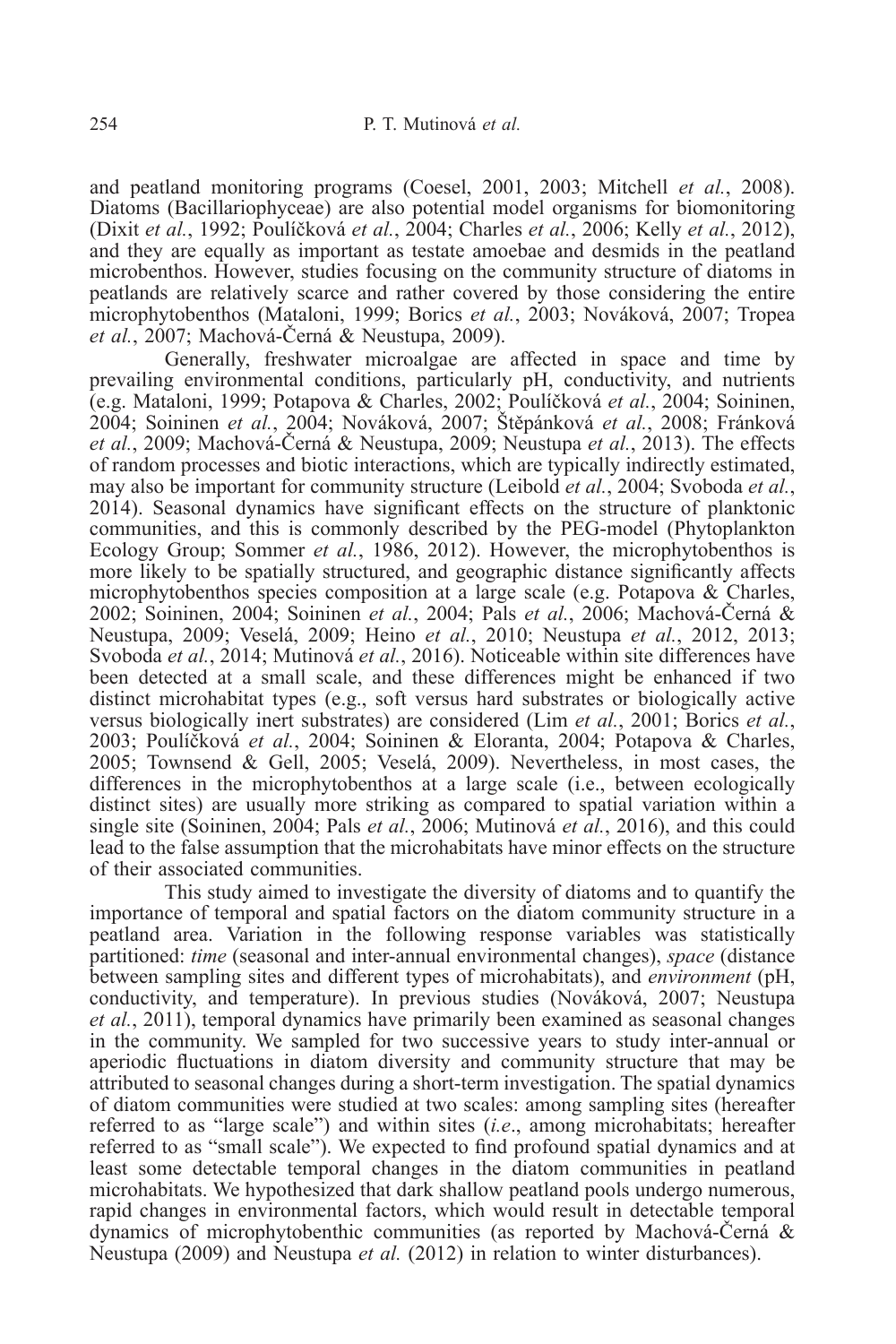# **MATERIAL AND METHODS**

#### **Sampling and sample processing**

Samples were collected at six sites from two microhabitats in the peatland pools surrounding Mácha Lake (altitude 266 m a.s.l.) in the Czech Republic (Table 1). The samples were collected from May 2010 to March 2012, and collections were made during all four seasons (Supplementary Table 1, see doi/10.7872/crya/ v38.iss3.2017.Suppl.Mat.). During the winter months, an ice cover was carefully removed and replaced after sampling. This study design resulted in eight successive sampling events (Supplementary Table 1), so it was possible to detect both intraannual (*i.e*., seasonal) and inter-annual variability of the diatom communities.

Sites 1 and 2 were located in the lowland minerotrophic fen "U Klůčku". The other four sites were set in the adjacent peatland pools of the Swamp Nature Reserve and in the northern part of Mácha Lake. All sites were classified as lowland minerotrophic transitional bogs characterized by acidic and oligo-mesotrophic conditions (Neustupa *et al.*, 2013). Environmental factors (pH and conductivity) were measured in the field using a combined pH/conductometer WTW 340i (WTW GmbH, Weilheim, Germany) in the immediate vicinity of sampled microhabitats. Mean temperatures for a period of 30 days prior to sampling were obtained from publicly available websites for the Prague Ruzyně Station that is located 63 km from the sampling area (http://www.vurv.cz/meteo/default.asp). A summary of the sampling sites and environmental conditions are shown in Table 1 and Supplementary Table 1 (see doi/10.7872/crya/v38.iss3.2017.Suppl.Mat.). The difference among sampling sites based on pH and conductivity values are illustrated in a scatter plot (Fig. 1).

Table 1. Overview of the sampling sites, corresponding environmental factors (mean  $\pm$  standard deviation), and species richness based on 300 cell counts. Species richness is also given separately for epipelon (EPI) and *Sphagnum* spp. periphyton (PERI) microhabitats

| <b>Site</b>    | <b>GPS</b>                 | pH            | Conductivity             | Species richness |      |       |
|----------------|----------------------------|---------------|--------------------------|------------------|------|-------|
|                |                            |               | $\lceil \mu S/cm \rceil$ | EPI              | PERI | Total |
|                | 50°34'39.4"N, 14°39'46.0"E | $6.7 \pm 0.3$ | $281 \pm 113$            | 27               | 30   | 35    |
| $\overline{2}$ | 50°34'36.7"N, 14°39'46.7"E | $6.3 \pm 0.2$ | $383 \pm 113$            | 23               | 25   | 30    |
| 3              | 50°34'33.0"N, 14°40'15.5"E | $5.0 \pm 0.4$ | $95 \pm 43$              | 32               | 26   | 40    |
| 4              | 50°35'40.7"N, 14°38'44.9"E | $5.0 \pm 0.6$ | $70 \pm 32$              | 21               | 17   | 24    |
| 5              | 50°34'30.7"N, 14°40'06.1"E | $4.5 \pm 0.5$ | $104 \pm 37$             | 24               | 12.  | 26    |
| 6              | 50°35'43.1"N, 14°38'36.8"E | $4.0 \pm 0.2$ | $92 \pm 38$              | 8                | 9    | 10    |



Fig. 1. Scatter plot illustrating the differences in environmental parameters among individual sites. Triangle  $=$  site 1, diamond  $=$  site 2, square  $=$  site 3, cross  $=$  site 4,  $circle = site 5$ , inverted triangle = site 6.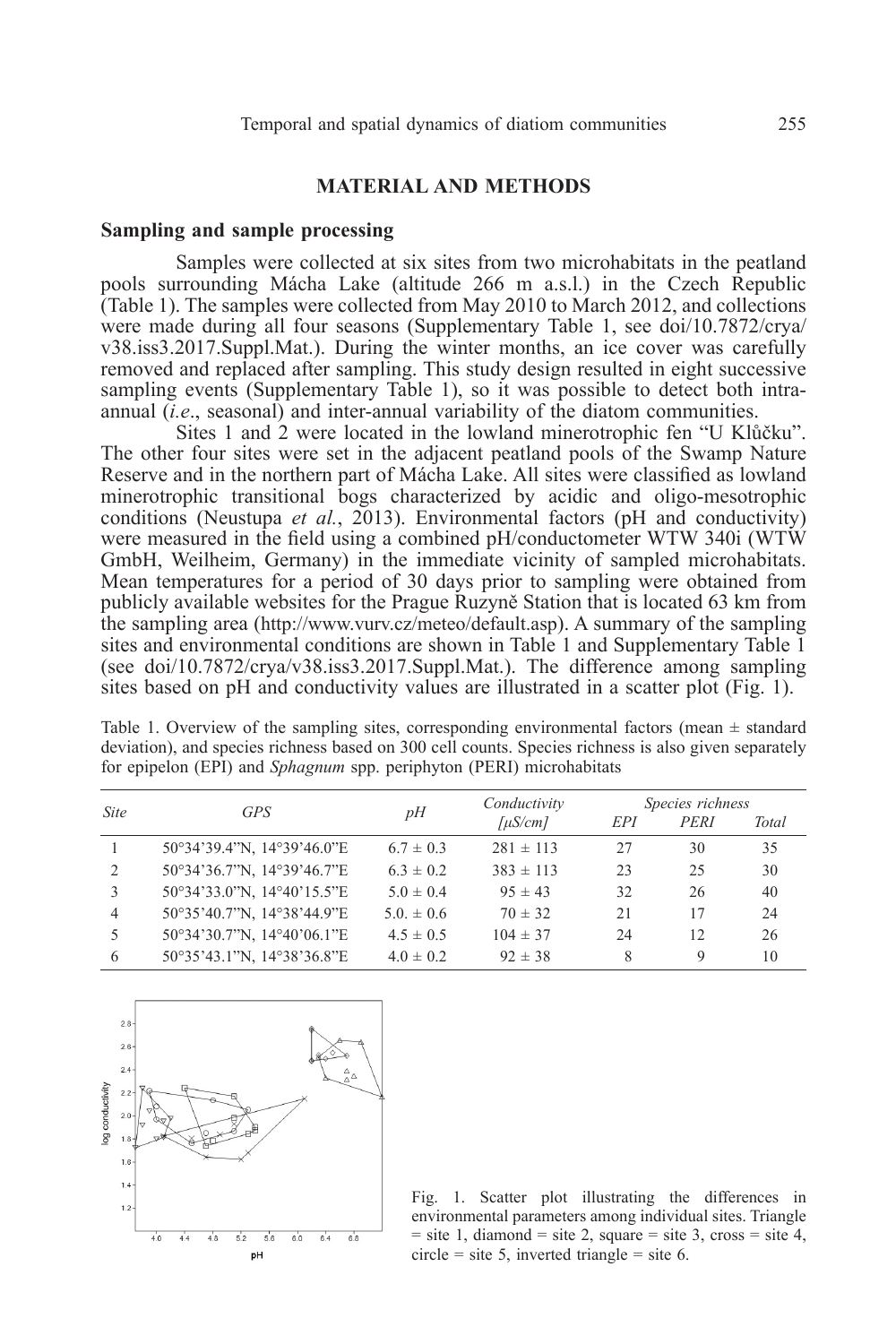Two types of microhabitats, epipelon (EPI) and *Sphagnum* spp. periphyton (PERI) were chosen. Epipelon microhabitat samples were carefully collected from an area of approximately 0.25 m², but only the top surface layer of sediment was sampled to prevent mixing with the underlying sediment layer. Samples from the periphyton microhabitat were obtained by squeezing the tops of *Sphagnum* clumps (approximately 25 g) until no water could be expressed from them by manual pressure. At each sampling event, samples were taken at almost exactly the same spots within each site to avoid small-scale differences in the diatom communities (as reported in e.g. Machová-Černá & Neustupa, 2009). Samples were immediately preserved in Lugol's solution in the field to prevent changes to the species ratio in each community, which could have been caused by sudden changes to the ambient conditions. In total, 84 samples were collected. Epipelon samples were collected during all eight sampling events (48 samples; eight sampling events at six sites). Periphyton samples were not collected during the first two samplings, so only 36 samples (six sampling events at six sites) were obtained (see also Supplementary Table 1, see doi/10.7872/crya/v38.iss3.2017.Suppl.Mat.).

Community structure was based on the relative abundances of diatom species in the samples. Diatoms were counted using permanent slides, which were made according to the standard method of annealing over a gas burner flame (Battarbee *et al.*, 2001) and subsequent mounting into Naphrax medium (Brunel Microscopes Ltd. Wiltshire, UK). From each sample, 300 randomly encountered diatom cells were identified to the species level using an Olympus CX 31 light microscope at 1000× magnification and standard taxonomic monographs: Krammer & Lange-Bertalot (1986, 1988, 1991a, 1991b), Krammer (2000, 2002, 2003), Lange-Bertalot & Metzeltin (1996), Lange-Bertalot (2001), Lange-Bertalot *et al.* (2011). Up to 10 cells were counted for diatom colonies that occasionally occurred in the samples.

# **Statistical analyses**

The original species data were initially tested for the influence of rare and less common species. The first dataset included a complete set of all 300 identified cells from each sample (hereafter referred to as the complete dataset). In the second dataset, all rare diatom species, that did not reach greater than 1% abundance in any of the samples, were excluded. The third dataset was comprised of the top 25% of the most common species in the complete dataset. As suggested by Heino  $\&$  Soininen (2010) and subsequently supported by Neustupa *et al.* (2012), this approach should be sufficient to reveal ecological patterns in aquatic communities. The degree of dataset concordance was estimated with the Procrustes statistics (PROTEST; Peres-Neto & Jackson (2001), for an explanation see also Neustupa *et al.* (2012) and Mutinova *et al.* (2016)) using 9999 permutations. The compared distance matrices were based on the two-dimensional non-metric multidimensional scaling (NMDS; Kruskal, 1964) using the Bray-Curtis index (Bray & Curtis, 1957). Pair-wise comparisons revealed that there were no significant differences between datasets, so the first complete dataset was used for subsequent statistical analyses. Statistical analyses were conducted using PAST version 3 software (Hammer *et al.*, 2001) and the *vegan* package (Oksanen *et al.*, 2012) in R version 2.15.1 software (R Development Core Team, 2012).

Regarding large-scale processes, factors were separated into three groups. Time-series and seasons were merged into the *time* factor group. Geographical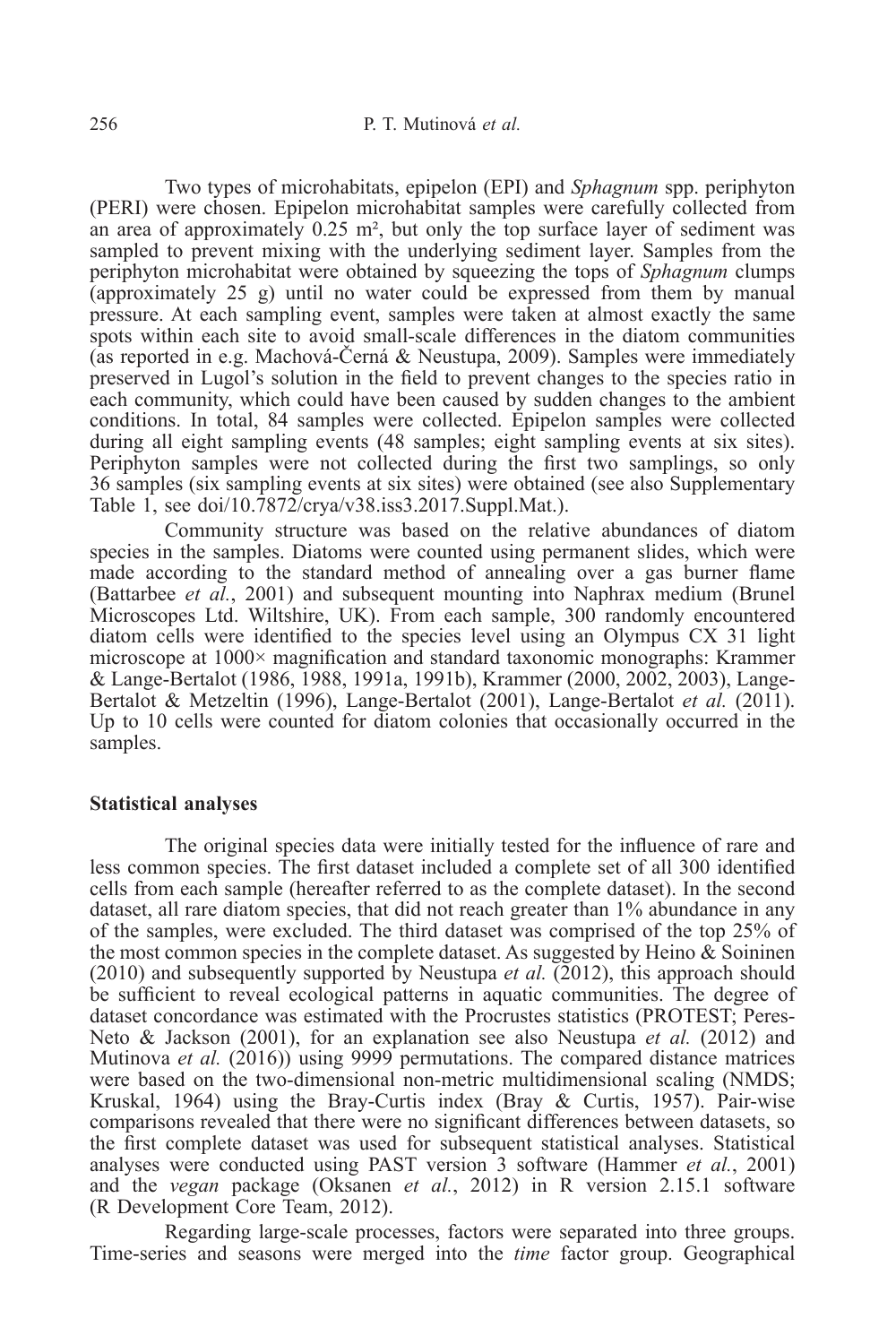distances (hereafter referred to as GPS; included sampling site information) and microhabitat type were merged into the *space* factor group. The geographic distances were obtained from GPS coordinates by creating a similarity matrix that was used for principle coordinates analyses (PCoA) using PAST. The scores from the first 12 PCoA axes were used as a space variable. The pH, conductivity, and mean temperature factors were standardized and then merged into the *environment* factor group.

The complete species dataset was Hellinger-transformed (Legendre & Gallagher, 2001). The quantification of joint and pure effects of factor groups on the diatom community structure was performed in R (R Development Core Team, 2012) with a permutational multivariate analysis of variance using the Bray-Curtis similarity index and 9999 permutations (permutational MANOVA; Anderson, 2001). Factor effects were sequentially estimated in the model. For example, when *environment, space,* and *time* were on the first, second, and third rows, respectively, the first row quantified the pure effect of *environment* plus the joint effects of *environment* with other two factors. The second row included the pure effect of *space* plus the joint effects of *space* and *time*, minus the effect of *environment*. The last row estimated the pure effect of *time* after the effects of the other two factors were subtracted.

To investigate variation in the diatom community in detail atalarge scale, similar models of permutational MANOVA analyses were conducted using individual variables (only those variables that were found to have significant effects in the preceding analysis were considered, Table 2). The same approach was used to investigate small-scale processes within single sites. The complete dataset was divided into six sub-datasets corresponding to the individual sampling sites, and only the microhabitat type was included in the analysis as a spatial factor. It is important to note that the resulting  $\mathbb{R}^2$  values are highly dependent on the number of samples in the dataset and the degrees of freedom associated with each factor. Therefore,  $R^2$  values are not comparable between different permutational MANOVA models. Thus, we also provided adjusted  $R^2$  values, which are comparable with each other in all cases, and we refer always to adjusted  $\mathbb{R}^2$  values below.

Table 2. Partitioning of variation in the diatom community structure at the large scale (*i.e.*, within sites) by permutational MANOVA tests using the Bray-Curtis similarity index and 9999 permutations. The analysis considered (A) *time*, *space*, and *environment* factor groups and (B) individual GPS, microhabitat, pH, conductivity, and temperature factors. In each case, only the pure effect is shown. Complete results of individual permutational MANOVA tests are listed in Supplementary Tables 4 and 5. \*\*\*  $P < 0.001$ , \*\*  $P < 0.01$ , \*  $P < 0.05$ , n.s.  $P > 0.05$ 

|                |              | df | Sums of squares | F ratio | $R^2$ | Adjusted $R^2$ | P value |
|----------------|--------------|----|-----------------|---------|-------|----------------|---------|
| $\overline{A}$ | time         | 6  | 1.083           | 1.237   | 0.040 | $\theta$       | n.s.    |
|                | space        | 13 | 10.019          | 5.284   | 0.371 | 0.254          | ***     |
|                | environment  | 2  | 0.825           | 2.829   | 0.031 | 0.007          | **      |
|                | residuals    | 61 | 8.897           |         | 0.330 |                |         |
| B              | <b>GPS</b>   | 12 | 9.813           | 5.490   | 0.363 | 0.256          | ***     |
|                | microhabitat |    | 0.321           | 2.156   | 0.012 | 0.000          | n.s.    |
|                | temperature  |    | 0.065           | 0.436   | 0.002 | $\theta$       | n.s.    |
|                | conductivity |    | 0.585           | 3.924   | 0.022 | 0.010          | **      |
|                | pH           |    | 0.147           | 0.985   | 0.005 | $\mathbf{0}$   | n.s.    |
|                | residuals    | 67 | 9.979           |         | 0.370 |                |         |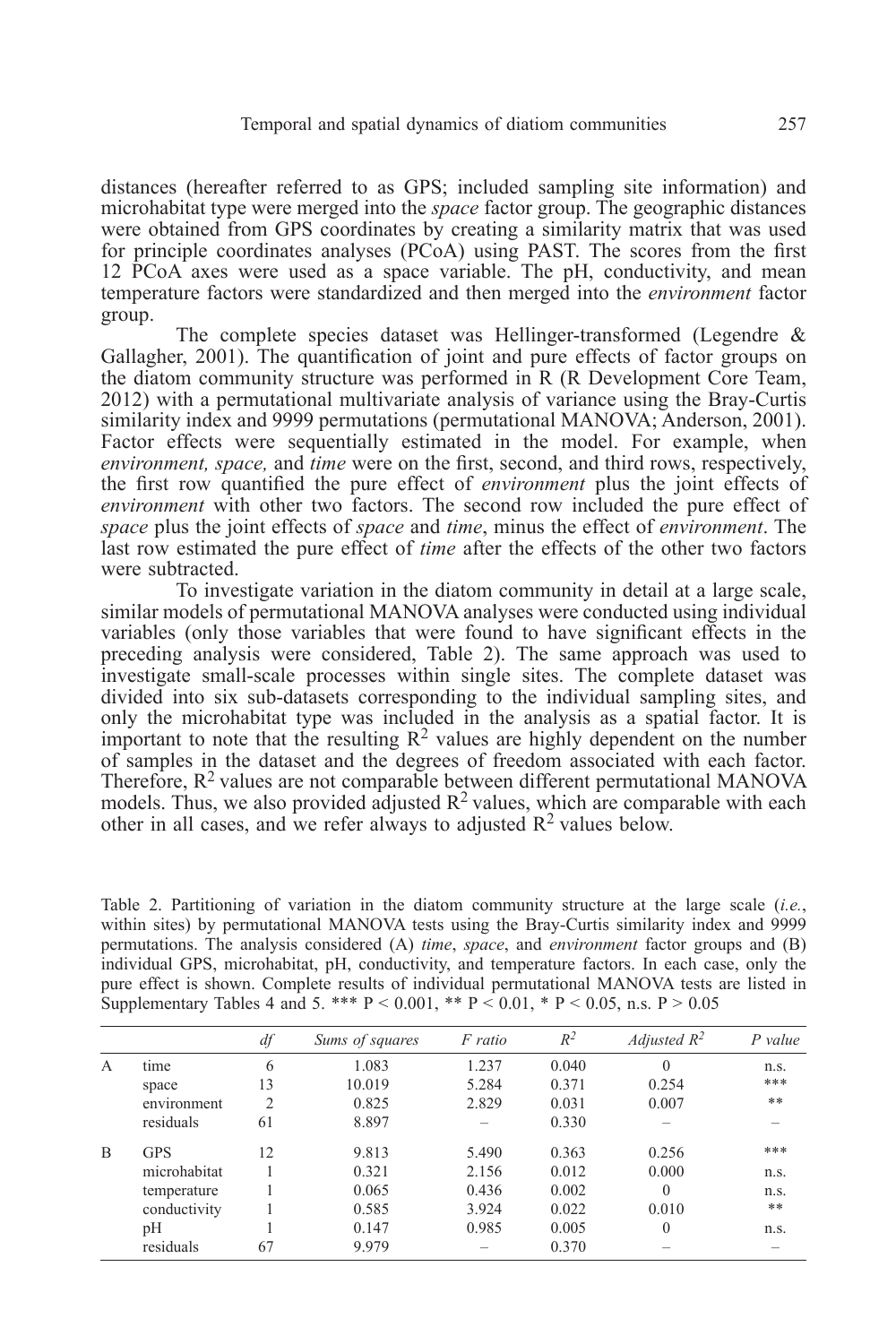Two-dimensional NMDS diagrams (Kruskal, 1964; Clarke, 1993), allowed for visualization of the effects of season, site, or microhabitat on diatom communities, were constructed in PAST using the Bray-Curtis similarity index. We also examined diversity indices, particularly species richness, and the Shannon diversity index. These indices were calculated for every sample using the complete dataset (Supplementary Table 2, see doi/10.7872/crya/v38.iss3.2017.Suppl.Mat.), and were subsequently divided into the following groups of variables: time-series, season, site, and microhabitat. The Mann-Whitney test (Mann & Whitney, 1947) was used to compare the two microhabitat types. In all other cases, the Kruskal-Wallis test (Kruskal, 1964), with post-hoc Mann-Whitney pair-wise comparisons using the Bonferroni correction, was performed. Boxplots were created to illustrate differences in the diversity indices of individual groups. Lastly, the relationships between diversity indices and particular environmental factors (pH and conductivity) were tested using ordinary least square regression and were illustrated with biplots.

#### **RESULTS**

In total, 73 diatom species, belonging to 31 genera, were identified in 84 samples (Supplementary Table 3, see doi/10.7872/crya/v38.iss3.2017.Suppl.Mat.). The species richness per sample ranged from 2 to 26, and mean species richness was 11.3 with a standard deviation of 5.0. Species richness values that were recorded during individual seasons and at individual sites are given in Table 1 and Supplementary Table 1 (see doi/10.7872/crya/v38.iss3.2017.Suppl.Mat.). The top 25% of the most abundant species are as follows in descending order: *Frustulia saxonica* Rabenhorst, *Eunotia bilunaris* (Ehrenberg) Schaarschmidt, *Brachysira serians* (Brébisson) Round & D.G. Mann, *Eunotia paludosa* Grunow, *Encyonopsis* cf. *delicatissima* (Hustedt) Krammer, *Eunotia* cf. *arcubus* Nörpel & Lange-Bertalot, *Achnanthidium minutissimum* (Kützing) Czarnecki, *Brachysira neoexilis* Lange-Bertalot, *Brachysira* cf. *neoexilis* Lange-Bertalot, *Eunotia exigua* (Brébisson *ex* Kützing) Rabenhorst, *Pinnularia rhombarea* Krammer, *Pinnularia pseudogibba* Krammer, *Cymbella falaisensis* (Grunow) Krammer & Lange-Bertalot, *Kobayasiella* sp., *Eunotia glacialis* Meister, *Pinnularia macilenta* Ehrenberg, *Tabellaria flocculosa* (Roth) Kützing, *Fragilaria construens* (Ehrenberg) Grunow, *Nitzschia* sp. 1.

Variation partitioning of pure and joint factor effectsrs by permutational MANOVA, showed strong spatial structuring of diatom communities at both scales (Tables 2, 3). At the large scale (i.e., differences among all six sites), the pure effect of *space* accounted for  $25\%$  (P < 0.001) of the total variation in the diatom community structure (Table 2). The fraction of variance explained by the *environment* decreased from 22.7% ( $P < 0.001$ ) to 0.7% ( $P < 0.01$ ) after *space* and *time* were included in the model (Supplementary Table 4). Both the NMDS ordination plot (similarity among diatom communities, Fig. 2) and scatter plot (pH versus conductivity values, Fig. 1) revealed clear differences among localities. Temporal changes within sites were not significant at the large scale (Table 2 and Supplementary Table 4 (doi/10.7872/crya/v38.iss3.2017.Suppl.Mat.)). Moreover, high covariation of geographic position with environmental factors was observed at the large scale (Supplementary Tables 4, 5), and covariation of temporal changes with environmental factors was seen at the small scale (Table 3). For example, sites 1 and 2 were characterized by relatively high pH and conductivity, whereas site 6 had the lowest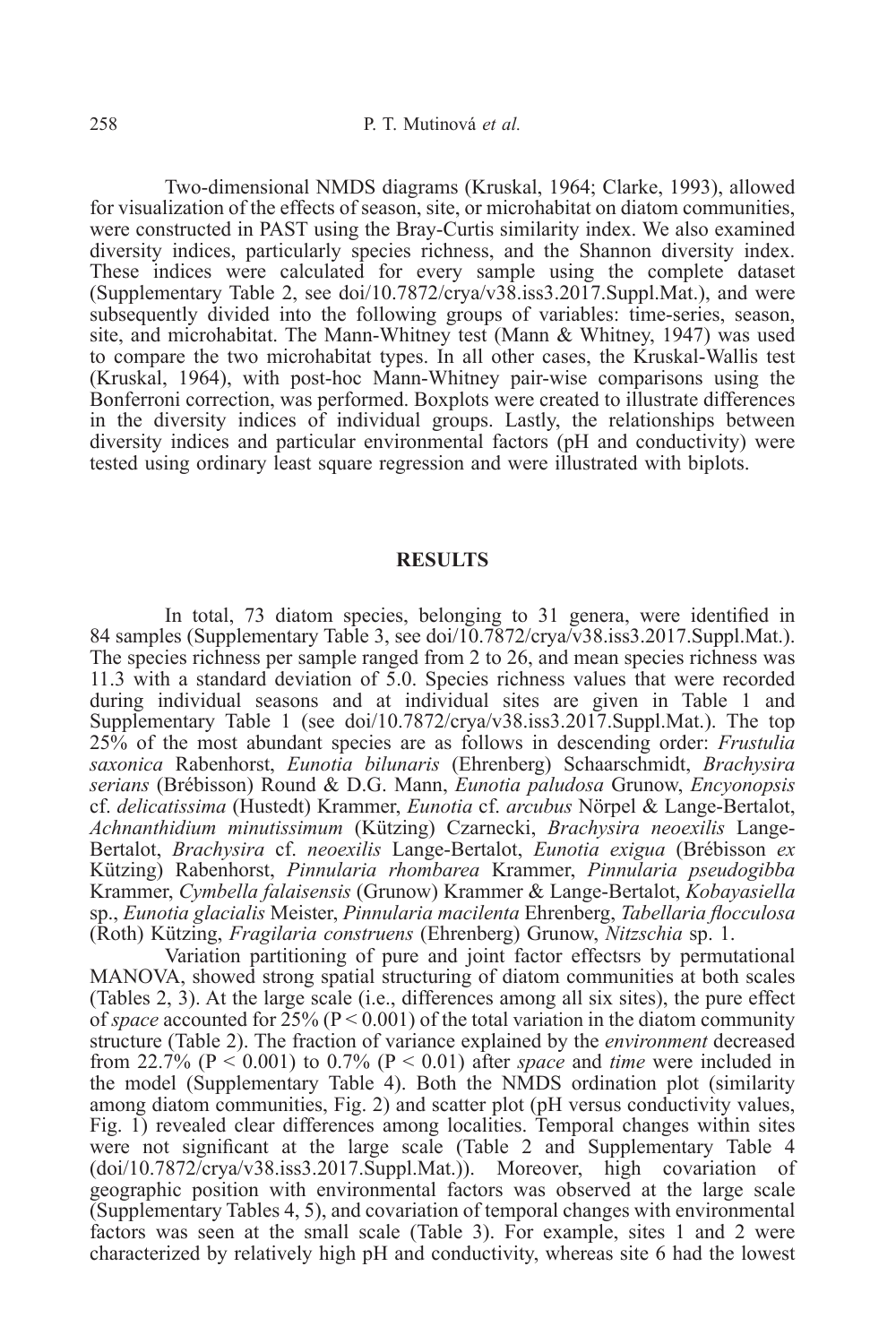Table 3. Partitioning of variation in the diatom community structure at the small scale (*i.e.*, within sites) by permutational MANOVA tests using the Bray-Curtis similarity index and 9999 permutations. In each case, only the pure effect is shown. The analyses accounting for microhabitat, *time*, and *environment* factors were conducted for all six sites. The pure effect of the *environment* was imperceptible, so it was excluded from the table. For site 1, tests considering the individual variables microhabitat, time-series, and season were conducted. \*\*\*  $P < 0.001$ , \*\*  $P < 0.01$ , \*  $P < 0.05$ , n.s.  $P > 0.05$ 

|        |              | df             | Sums of squares | F ratio | $R^2$ | Adjusted $R^2$ | $P$ value |
|--------|--------------|----------------|-----------------|---------|-------|----------------|-----------|
| site 1 | time         | $\overline{4}$ | 0.195           | 2.261   | 0.361 | 0.077          | $***$     |
|        | microhabitat | 1              | 0.124           | 5.740   | 0.049 | $\theta$       | ***       |
|        | residuals    | 5              | 0.108           |         | 0.200 |                |           |
| site 2 | time         | $\overline{4}$ | 0.181           | 1.022   | 0.126 | $\theta$       | n.s.      |
|        | microhabitat | 1              | 0.780           | 17.577  | 0.541 | 0.503          | ***       |
|        | residuals    | 5              | 0.222           |         | 0.154 |                |           |
| site 3 | time         | $\overline{4}$ | 0.154           | 1.140   | 0.164 | $\theta$       | n.s.      |
|        | microhabitat | 1              | 0.491           | 14.551  | 0.522 | 0.483          | ***       |
|        | residuals    | 5              | 0.169           |         | 0.179 |                |           |
| site 4 | time         | $\overline{4}$ | 0.117           | 1.080   | 0.182 | $\theta$       | n.s.      |
|        | microhabitat | 1              | 0.145           | 5.364   | 0.225 | 0.161          | **        |
|        | residuals    | 5              | 0.135           |         | 0.210 |                |           |
| site 5 | time         | $\overline{4}$ | 0.225           | 1.242   | 0.285 | $\mathbf{0}$   | n.s.      |
|        | microhabitat | 1              | 0.105           | 2.324   | 0.133 | 0.061          | n.s.      |
|        | residuals    | 5              | 0.227           |         | 0.286 |                |           |
| site 6 | time         | 4              | 0.050           | 1.201   | 0.278 | $\mathbf{0}$   | n.s.      |
|        | microhabitat | 1              | 0.049           | 4.726   | 0.273 | 0.213          | *         |
|        | residuals    | 5              | 0.052           |         | 0.289 |                |           |



Fig. 2. NMDS ordination plot based on the diatom composition of samples collected at individual sites and individual microhabitats. Triangle  $=$  site 1, diamond  $=$ site 2, square = site 3, cross = site 4, circle = site 5, inverted triangle = site 6. Empty symbol = epipelon*,* filled symbol and star = *Sphagnum* spp. periphyton.

pH of all sites (Table 1, Fig. 1). A similar separation of sites based on the diatom community is clear in the NMDS graph as well (Fig. 2), even though in this case the separation of site 6 seems more profound than in the illustration based on environmental factors (Fig.1).

We also focused on the effects of individual spatial and environmental variables between sites (Table 2 part B, complete models are given in Supplementary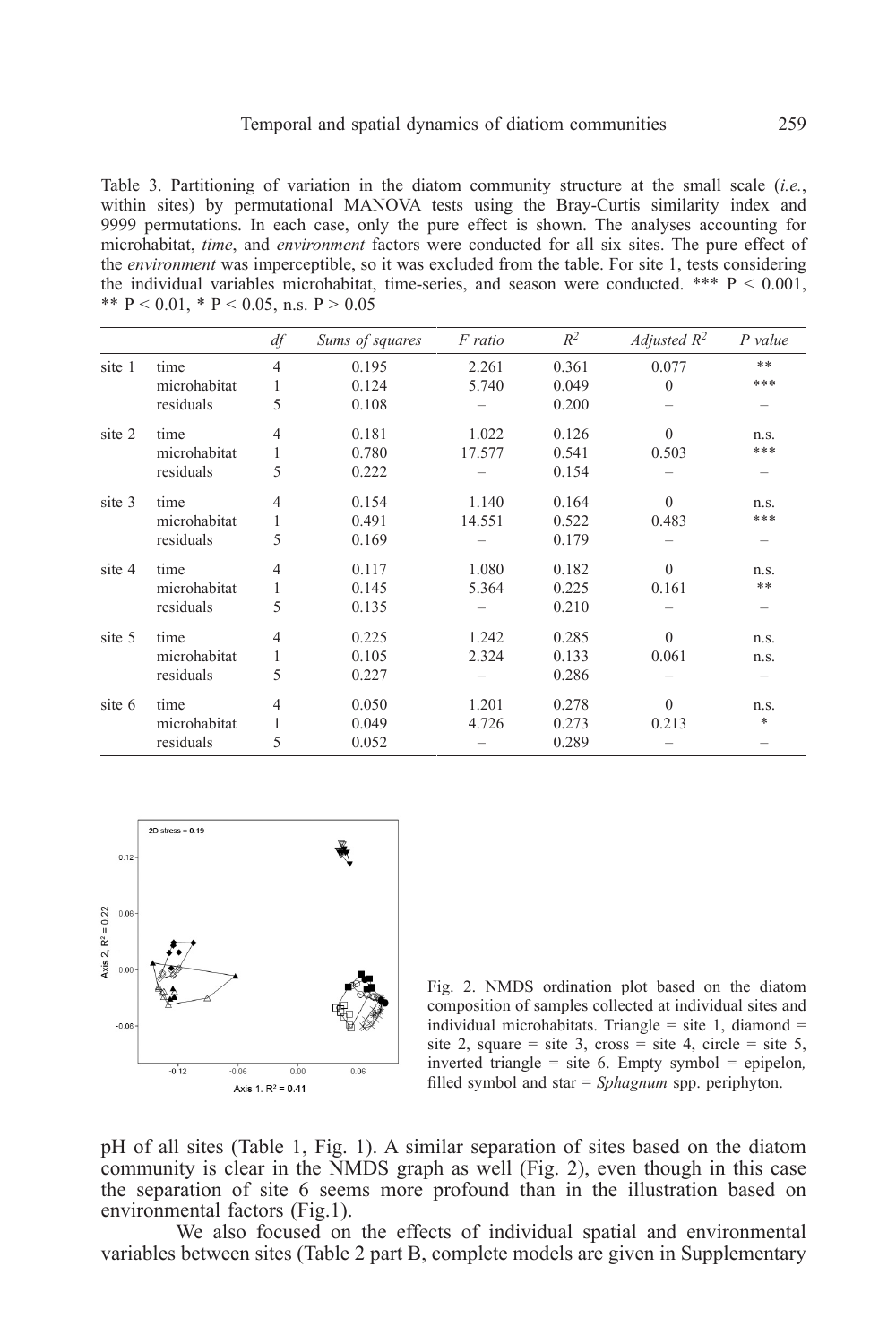Table 5 (doi/10.7872/crya/v38.iss3.2017.Suppl.Mat.)) in subsequent analyses. The detailed inspection of pure and joint effects of individual variables at the large scale indicated that the spatial variability of diatom communities was affected by the geographic positions of sites (represented by GPS coordinates) but not differences between microhabitats (Supplementary Table 5, see doi/10.7872/crya/v38.iss3.2017. Suppl.Mat.; also shown in Fig. 2). Regarding environmental factors, only conductivity was found to have a significant effect on diatom community structure after the effects of other variables were removed from the model.

A significant effect of the pure effect of microhabitat was revealed in the analysis of variation at a small scale (*i.e*., within sites; Table 3). Microhabitat type played a significant role in shaping diatom communities at five of the six sites, whereas the effect of time was mostly insignificant (Table 3). As expected, the pure effects of both *environment* and *time* were imperceptible at the small scale. Temporal changes were not important at the large scale, and environmental variability mainly represented temperature values. In the case of site 1 only, there was as much as 7.7% of variation in the diatom community structure that was significantly explained by *time*  $(P < 0.01)$ . Regarding all models that considered both the small and large scale, the fraction of unexplained variability, ranged from 15.4% to 37% ( $\mathbb{R}^2$  values of residuals; Tables 2 and 3).

Comparisons of diversity indices (species richness and Shannon diversity index) revealed that there were no detectable differences associated with temporal

changes (including both time-series and season), but the effect of space on species diversity was clear at both the large (Fig. 3) and small scales (Kruskal-Wallis tests,  $P < 0.001$  at both scales). Post-hoc Mann-Whitney pair-wise comparisons using Bonferroni corrections indicated that sites could be generally divided into three groups with more or less similar species richness and Shannon diversity index values (also shown in Fig. 3):



Fig. 3. Box plots illustrating differences in Shannon diversity indices of diatom communities among individual sites.



Fig. 4. Illustration of ordinary least square regression of Shannon diversity index depending on (A) pH and (B) conductivity. The individual sites are shown using the same symbols as in the ordinations. Triangle  $=$  site 1, diamond = site 2, square = site 3, cross = site 4, circle = site 5, inverted triangle = site 6.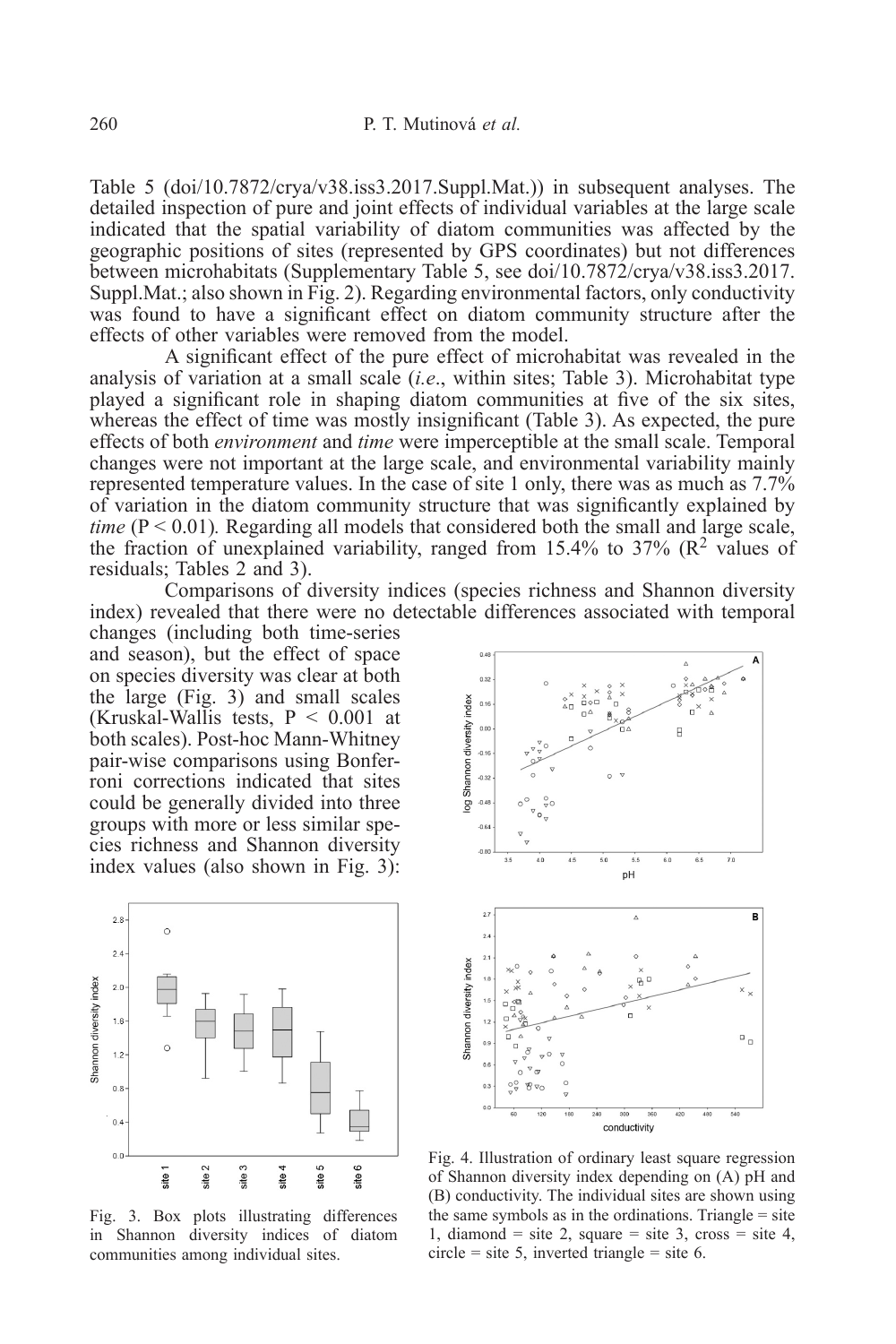(1) site 1 which was characterized by high diversity index values; (2) sites 2, 3, and 4 with intermediate values; and (3) sites 5 and 6 with low values. Differences in diversity between sites were associated with variability of the measured environmental factors. Species richness and the Shannon diversity index (Fig. 4) were positively correlated with both pH (r = 0.7/0.7,  $R^2 = 0.49/0.5$ ,  $P < 0.001$ ) and conductivity  $(r = 0.38/0.4, R^2 = 0.15/0.1, P < 0.001)$ . Microhabitat type seemed to be an unimportant factor for diatom diversity at the large scale, but significant differences were revealed within the three sampling sites. In particular, species richness differed remarkably between sites 4 and 5, and the Shannon diversity indices differed at sites 3 and 4 (Mann-Whitney tests,  $P \le 0.05$  at all sites).

# **DISCUSSION**

Distinct temporal dynamics of diatoms in peatland microhabitats were not found in this study. While this result is in agreement with the studies of Nováková (2007) and Svoboda *et al.* (2014), it does not support the findings of Machová-Černá & Neustupa (2009) and Neustupa *et al.* (2012), which detected noticeable changes in peatland microphytobenthos that were likely caused by freezing during the winter. The *time* factor group (both time-series and season) was essentially reflected in the temporal changes of environmental factors (as has been documented by Tahvanainen *et al.*, 2003). In our study, seasonal changes were detectable by the temperature. Two other investigated environmental factors, pH and conductivity, were not radically altered at a single site over time. We assumed that the lack of significant temporal dynamics in diatom communities detected at site 1 were due to the location of the site, which was very close to Mácha Lake. The temporal changes in the diatom communities and environmental conditions of Mácha Lake (Neustupa *et al.,* 2011) might affect both the species pool and environmental conditions at adjacent sites.

Consistent with our results, recent studies have demonstrated a significant effect of spatial distance on the structure of freshwater microphytobenthic communities (Potapova & Charles, 2002; Poulíčková *et al.*, 2004; Soininen, 2004; Pals *et al.*, 2006; Machová-Černá & Neustupa, 2009; Veselá, 2009; Heino *et al.*, 2010; Neustupa *et al.*, 2012, 2013; Svoboda *et al.*, 2014; Mutinová *et al.*, 2016). In our study, spatial variation was associated with the variability of measured environmental factors (pH and conductivity), microhabitat type (periphyton or epipelon), and undetermined site-specific factors. The unknown spatial factors might incorporate the history of the site as well as any unmeasured abiotic factors (e.g., nitrogen, phosphorus and silicate, as well as light intensity) and biotic interactions (e.g., predation, competition and mutualism) with a spatial distribution (Borcard *et al.*, 1992; Anderson & Gribble, 1998). The spatial heterogeneity of diatoms is evident at the large scale, and it may conceal the effects of factors with small-scale distributions (as shown in Soininen, 2004; Pals *et al.*, 2006; Mutinová *et al.*, 2016). Therefore, the significance of the effect of individual environmental and spatial factors might depend on the spatial scale that is being investigated. Our study showed that the community structure of diatoms within localities differed between *Sphagnum* periphyton and epipelon microhabitats but were not significantly different at the large scale. Total species richness and Shannon diversity indices were similar between the two microhabitats. We suggest that although the characteristics of those microhabitats differ (e.g., living vs. inert substrates), both *Sphagnum* periphyton and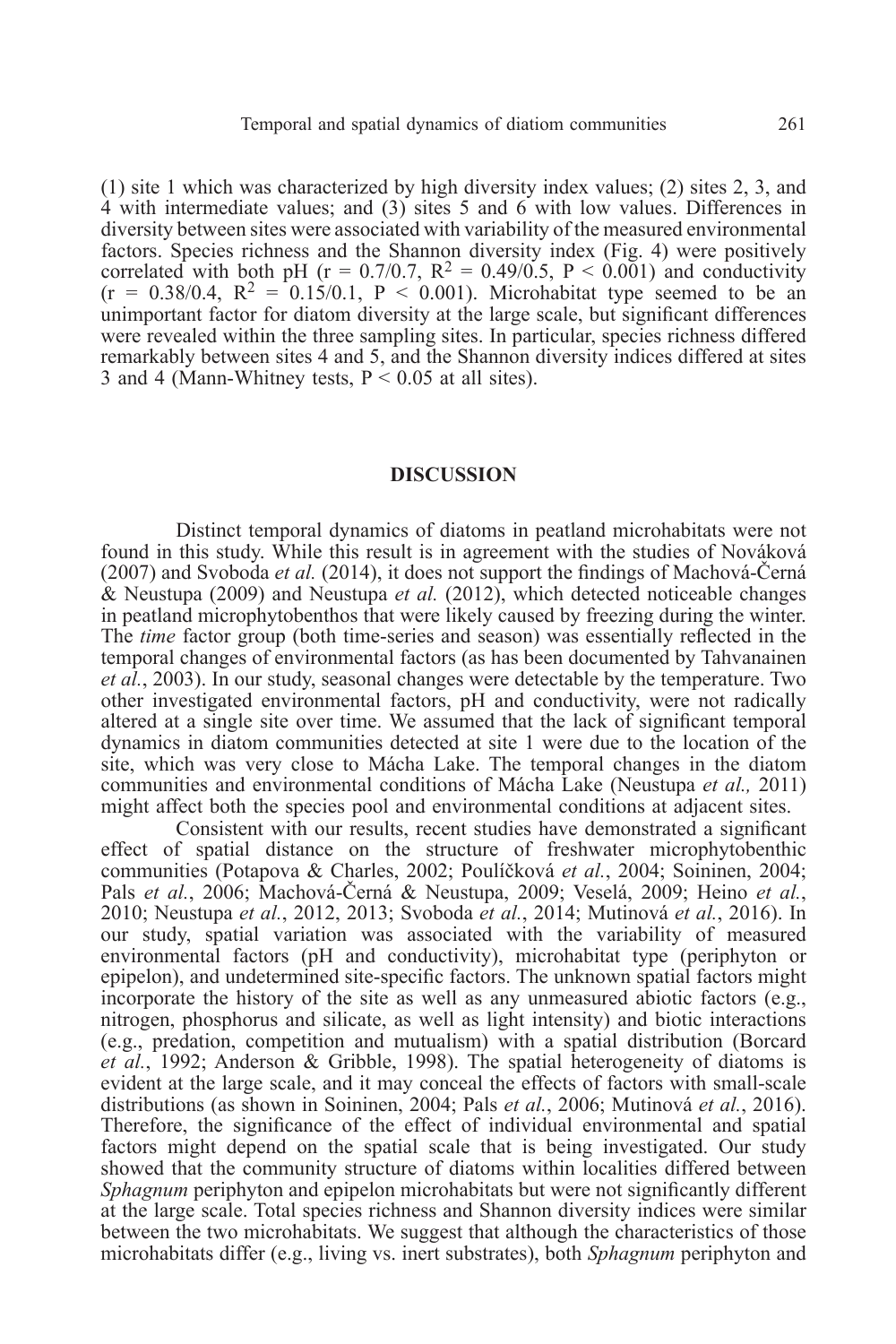epipelon have similar potential to support rich diatom communities. Lim *et al.*  $(2001)$  and Soininen & Eloranta  $(2004)$  claimed that diatom communities in sediments should exhibit high species diversity because the sediment usually contains sets of diatoms from adjacent microhabitats and empty frustules. *Sphagnum* periphyton is a complex and biologically active habitat, so it supports a highly diverse community of microorganisms (Soininen & Eloranta, 2004; Taniguchi & Tokeshi, 2004; Townsend & Gell, 2005). However, our study did not focus on specific microhabitat details, so it is not possible to assess whether small-scale differences between diatom communities represent the effect of specific substrates or the spatial heterogeneity of ecologically neutral substrates.

Future diatom ecology research could be improved by progressively increasing the sensitivity of measurements of environmental variability in space and time (as in Tahvanainen *et al.*, 2003). We propose that studies based on traditional diatom morphospecies are relevant to our understanding of the ecology and community dynamics of freshwater microphytobenthos within a particular geographic area (e.g. Dixit *et al.*, 1992; Coesel, 2001, 2003; Poulíčková *et al.*, 2004; Charles *et al.*, 2006) because the large factor gradients (e.g., differences among sites) are detectable using traditionally defined species (Mitchell *et al.*, 2014). However, small-scale and temporal community dynamics should be addressed using manipulated in situ experiments (Shurin, 2000) and/or by advanced morphological or molecular approaches (e.g., Lara *et al.*, 2011, Lew *et al.*, 2015) that provide higher taxonomic resolution to achieve more accurate diversity assessments (Heger *et al.*, 2009, Mitchell *et al.*, 2014). It was recently shown that some traditional diatom morphospecies represent different genetic and morphological entities that differ in their ecological preferences (Creach *et al.* 2006; Potapova & Hamilton 2007; Vanelslander *et al.* 2009; Veselá *et al.* 2012; Kulichová & Fialová 2016). In our study, several species complexes, which have been examined using a polyphasic approach, often occurred in high abundances: *Achnanthidium minutissimum* (Kützing) Czarnecki (Potapova & Hamilton, 2007; Pinseel *et al.*, 2017), *Eunotia bilunaris* (Ehrenberg) Schaarschmidt (Vanormelingen *et al.*, 2007), *Frustulia crassinervia*-*saxonica* (Veselá *et al.*, 2012; Kulichová & Fialová, 2016), *Gomphonema parvulum* (Kützing) Kützing (Kermarrec *et al.*, 2013), *Nitzschia palea* (Kützing) W.Smith (Trobajo *et al.*, 2009), and *Sellaphora* spp. (Mann *et al.*, 2004; Poulíčková *et al.*, 2008). It is probable that if hidden diversity within traditional diatom species had been taken into account, the differences between microhabitats and/or seasons would have become clearer. Diatom species complexes have the potential to be used as reliable indicators for small-scale and temporal patterns. However, it is questionable whether variability in species complexes will exhibit a general trend or whether particular species complexes will respond specifically to environmental conditions.

**Acknowledgements.** We would like to thank Jiří Neustupa for his initial help with our research and statistical analysis. This study was supported by the project partnership in the framework of Programme CZ07 – EEA Scholarship Programme; Bilateral Scholarship Programme number NF-CZ07-ICP-3-193-2015.

### **REFERENCES**

ANDERSON M. & GRIBBLE N., 1998 — Partitioning the variation among spatial, temporal and environmental components in a multivariate data set. *Australian journal of ecology* 23: 158-167. ANDERSON M., 2001 — A new method for non-parametric multivariate analysis of variance. *Austral ecology* 26: 32-46.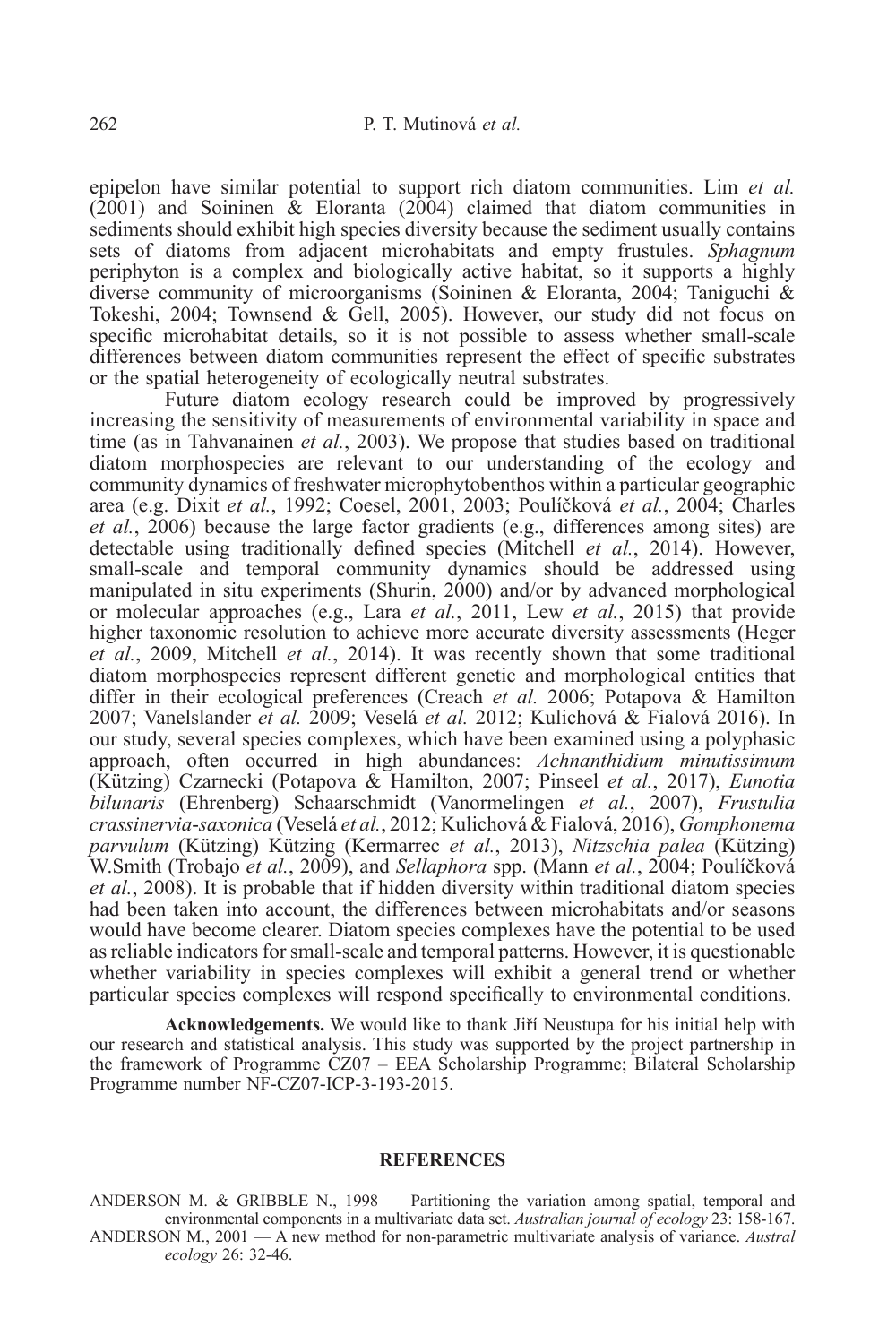- BATTARBEE R.W., JONES V.J., FLOWER R.J., CAMERON N.G., BENNION H., CARVALHO L. & JUGGINS S., 2001 — Diatoms. *In*: Smol J.P., Birks H.J.B. & Last W.M. (eds), *Tracking environmental change using lake sediments, vol. 3: Terrestrial, algal, and siliceous indicators*. Dordrecht, The Netherlands, Kluwer Academic Publishers, pp. 155-202.
- BORCARD D., LEGENDRE P. & DRAPEAU P., 1992 Partialling out the spatial component of ecological variation. *Ecology* 73: 1045-1055.
- BORICS G., TÓTHMÉRÉSZ B., GRIGORSZKY I., PADISÁK J., VÁRBíRÓ G. & SZABÓ S., 2003 — Algal assemblage types of bog-lakes in Hungary and their relation to water chemistry, hydrological conditions and habitat diversity. *Hydrobiologia* 502: 145-155.
- BRAY J.R. & CURTIS J., 1957 An ordination of the upland forest communities of southern Wisconsin. *Ecological monographs* 27: 325-249.
- CABIN R.J. & MITCHELL R.J., 2000 To Bonferroni or not to Bonferroni: When and how are the questions. *Bulletin of the ecological society of America* 81: 246-248.
- CHARLES D.F., ACKER F.W., HART D.D., REIMER C.W.&COTTER P.B., 2006 Large-scale regional variation in diatom-water chemistry relationships: rivers of the eastern United States. *Hydrobiologia* 561: 27-57.
- CLARKE K. R., 1993 Non-parametric multivariate analyses of changes in community structure. *Australian journal of ecology* 18: 117-143.
- COESEL P. F., 2001 A method for quantifying conservation value in lentic freshwater habitats using desmids as indicator organisms. *Biodiversity and conservation* 10: 177-187.
- COESEL P. F., 2003 Desmid flora data as a tool in conservation management of Dutch freshwater wetlands. *Biologia* 58: 717-722.
- DIXIT S., SMOL J., KINGSTON J. & CHARLES D., 1992 Diatoms: Powerful indicators of environmental change. *Environmental science & technology* 26: 23-33.
- FRÁNKOVÁ M., BOJKOVÁ J., POULíČKOVÁ A. & HÁJEK M., 2009 The structure and species richness of the diatom assemblages of the Western Carpathian spring fens along the gradient of mineral richness. *Fottea* 9: 355-368.
- GILBERT D., AMBLARD C., BOURDIER G. & FRANCEZ A.-J., 1998a Short-term effect of nitrogen enrichment on the microbial communities of a peatland. *Hydrobiologia* 373/374: 111-119.
- GILBERT D., AMBLARD C., BOURDIER G. & FRANCEZ A.-J., 1998b The microbial loop at the surface of a peatland: Structure, function, and impact of nutrient input. *Microbial ecology* 35: 83-93.
- HAMMER Ø., HARPER D.A.T. & RYAN P.D., 2001 PAST: Paleontological statistics software package for education and data analysis. *Palaeontologia electronica* 4: 9. http://palaeoelectronica.org/2001\_1/past/issue1\_01.htm. Accessed 14 October 2016.
- HEGER T.J., MITCHELL E.A.D., LEDEGANCK P., VINCKE S., VAN DE VIJVER B. & BEYENS I., 2009 — The curse of taxonomic uncertainty in biogeograhical studies of free-living terrestrial prostist: A case study of testate amoebae from Amsterdam Island. *Journal of biogeography* 39: 1551-1560.
- HEINO J., BINI L.M., KARJALAINEN S.M., MYKRä H., SOININEN J., VIEIRA L.C.G. & DINIZ-FILHO J.A.F., 2010 — Geographical patterns of micro-organismal community structure: Are diatoms ubiquitously distributed across boreal streams? *Oikos* 119: 129-137.
- HEINO J. & SOININEN J., 2010 Are common species sufficient in describing turnover in aquatic metacommunities along environmental and spatial gradients? *Limnology and oceanography* 55: 2397-2402.
- KELLY M.G., GÓMEZ-RODRíGUEZ C., KAHLERT M., ALMEIDA S.F.P., BENNETT C., BOTTIN M., DELMAS F., DESCY J.P., DÖRFLINGER G., KENNEDY B., MARVAN P., OPATRILOVA L., PARDO I., PFISTER P., ROSEBERY J., SCHNEIDER S. & VILBASTE S., 2012 — Establishing expectations for pan-European diatom based ecological status assessments. *Ecological indicators* 20: 177-186
- KRAMMER K. & LANGE-BERTALOT H., 1986 Bacillariophyceae, 1. Teil. *In*: Ettl H., Gerloff J., Heynig H. & Mollenhauer D. (eds), *Süsswasserflora von Mitteleuropa 2/1*. Jena, G. Fischer Verlag.
- KRAMMER K. & LANGE-BERTALOT H., 1988 Bacillariophyceae, 2. Teil. *In*: Ettl H., Gerloff J., Heynig H. & Mollenhauer D. (eds), *Süsswasserflora von Mitteleuropa 2/1*. Jena, G. Fischer Verlag.
- KRAMMER K. & LANGE-BERTALOT H., 1991a Bacillariophyceae, 3. Teil. *In*: Ettl H., Gerloff J., Heynig H. & Mollenhauer D. (eds), *Süsswasserflora von Mitteleuropa 2/1*. Jena, G. Fischer Verlag.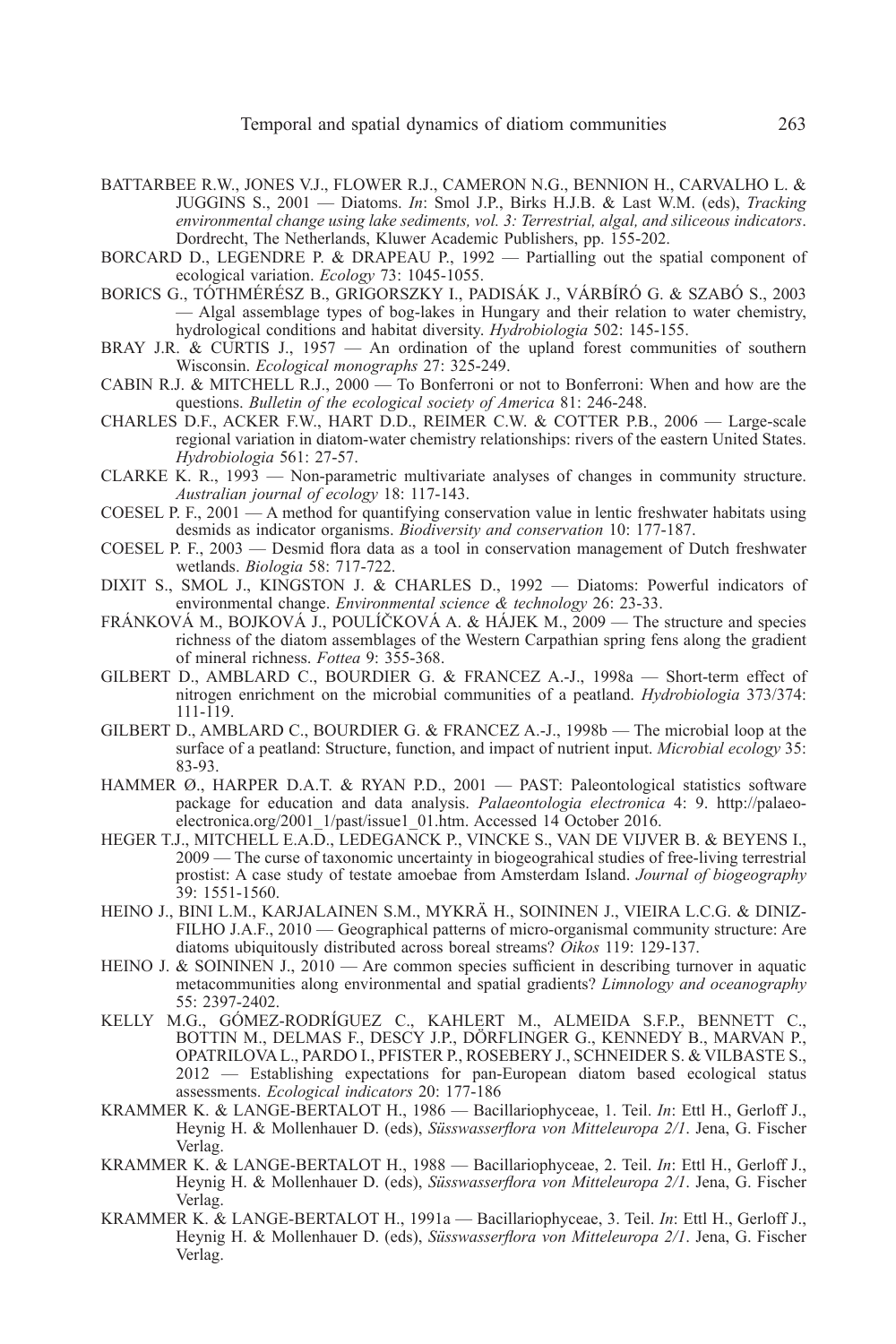- KRAMMER K. & LANGE-BERTALOT H., 1991b Bacillariophyceae, 4. Teil. *In:* Ettl H., Gerloff J., Heynig H. & Mollenhauer D. (ed.), *Süsswasserflora von Mitteleuropa 2/1*. Jena, G. Fischer Verlag.
- KRAMMER K., 2000 Diatoms of Europe, vol. 1: The genus *Pinnularia*. *In*: Lange-Bertalot H. (ed.), *Diatoms of the European inland water and comparable habitats*. Ruggell, A.R.G. Gantner Verlag K.G.
- KRAMMER K., 2002 Diatoms of Europe, vol. 3: *Cymbella*. *In*: Lange-Bertalot H. (ed.), *Diatoms of the European inland water and comparable habitats*. A.R.G. Gantner Verlag K.G.
- KRAMMER K., 2003 Diatoms of Europe, vol. 4: *Cymbopleura*, *Delicata*, *Navicymbula*, *Gomphocymbellopsis*, *Afrocymbella*. *In*: Lange-Bertalot H. (ed.), *Diatoms of the European inland water and comparable habitats*. A.R.G. Gantner Verlag K.G.
- KERMARREC L., BOUCHEZ A., RIMET F. & HUMBERT J.-F., 2013 First evidence of the existence of semi-cryptic species and of a phylogeographic structure in the *Gomphonema parvulum* (Kützing) Kützing complex (Bacillariophyta). *Protist* 164: 686-705.
- KRUSKAL J.B., 1964 Multidimensional scaling by optimizing goodness of fit to a nonmetric hypothesis. *Psychometrika* 29: 1-27.
- KULICHOVÁ J. & FIALOVÁ M., 2016 Correspondence between morphology and ecology: Morphological variation of the *Frustulia crassinervia-saxonica* species complex (Bacillariophyta) reflects the ombro-minerotrophic gradient. *Cryptogamie, Algologie* 37: 15-28.
- LAMENTOWICZ M. & MITCHELL E.A.D., 2005 The ecology of testate amoebae (protists) in *Sphagnum* in north-western Poland in relation to peatland ecology. *Microbial ecology* 50:  $48-63$ .
- LANGE-BERTALOT H. & METZELTIN D., 1996 Iconographia Diatomologica, vol. 2: Indicators of oligotrophy. 800 taxa representative of three ecologically distinct lake types: Carbonate buffered, oligodystrophic, weakly buffered soft water. Königstein, Koeltz Scientific Books,.
- LANGE-BERTALOT H., 2001 Diatoms of Europe, vol. 2: *Navicula* sensu stricto, 10 genera separated from *Navicula* sensu lato, *Frustulia*. *In*: Lange-Bertalot H. (ed.), *Diatoms of the European inland water and comparable habitats.* Ruggell, A.R.G. Gantner Verlag K.G.
- LANGE-BERTALOT H., BĄK M., WITKOWSKI A. & TAGLIAVENTI N., 2011 Diatoms of Europe, vol. 6: *Eunotia* and some related taxa. *In*: Lange-Bertalot H. (ed.), *Diatoms of the European inland water and comparable habitats*. A.R.G. Gantner Verlag K.G.
- LARA E., MITCHELL E.A.D., MOREIRA D. & LÓPEZ GARCíA P., 2011 Highly diverse and seasonally dynamic protist community in a pristine peat bog. *Protist* 162: 14-32.
- LEGENDRE P. & GALLAGHER E.D., 2001 Ecologically meaningful transformations for ordination of species data. *Oecologia* 129: 271-280.
- LEGENDRE P., BORCARD D. & PERES-NETO P.R., 2005 Analyzing beta diversity: Partitioning the spatial variation of community composition data. *Ecological monographs* 75: 435-450.
- LEIBOLD M.A., HOLYOAK M., MOUQUET N., AMARASEKARE P., CHASE J.M., HOOPES M.F., HOLT R.D., SHURIN J.B., LAW R., TILMAN D., LOREAU M. & GONZALEZ A., 2004 — The metacommunity concept: A framework for multi-scale community ecology. *Ecology letters* 7: 601-613.
- LEW S., KOBLíŽEK M., LEW M., MEDOVÁ H., GLIŃSKA-LEWCZUK K. & OWSIANNY M.P., 2015 — Seasonal changes of microbial communities in two shallow peat bog lakes. *Folia microbiologica* 60: 165-175.
- LIM D., KWAN C. & DOUGLAS M., 2001 Periphytic diatom assemblages from Bathurst Island, Nunavut, Canadian High Arctic: An examination of community relationships and habitat preferences. *Journal of phycology* 37: 379-392.
- MACHOVÁ-ČERNÁ K. & NEUSTUPA J., 2009 Spatial distribution of algal assemblages in a temperate lowland peat bog. *International review of hydrobiology* 94: 40-56.
- MANN D.G., MCDONALD S.M., BAYER M.M., DROOP S.J.M., CHEPURNOV V.A., LOKE R.E., CIOVANU A. & DU BUF J.M.H., 2004 — The *Sellaphora pupula* species complex (Bacillariophyceae): Morphometric analysis, ultrastructure and mating data provide evodence for five new species. *Phycologia* 43: 459-482.
- MANN H.B. & WHITNEY D.R.,  $1947 -$  On a test of whether one of two random variables is stochastically larger than the other. *The Annals of mathematical statistics* 8: 50-60.
- MATALONI G., 1999 Ecological studies on algal communities from Tierra del Fuego peat bogs. *Hydrobiologia* 391: 157-171.
- MIECZAN T., 2007 Seasonal patterns of testate amoebae and ciliates in three peatbogs: Relationship to bacteria and flagellates (Poleski National Park, Eastern Poland). *Ecohydrology and hydrobiology* 7: 295-305.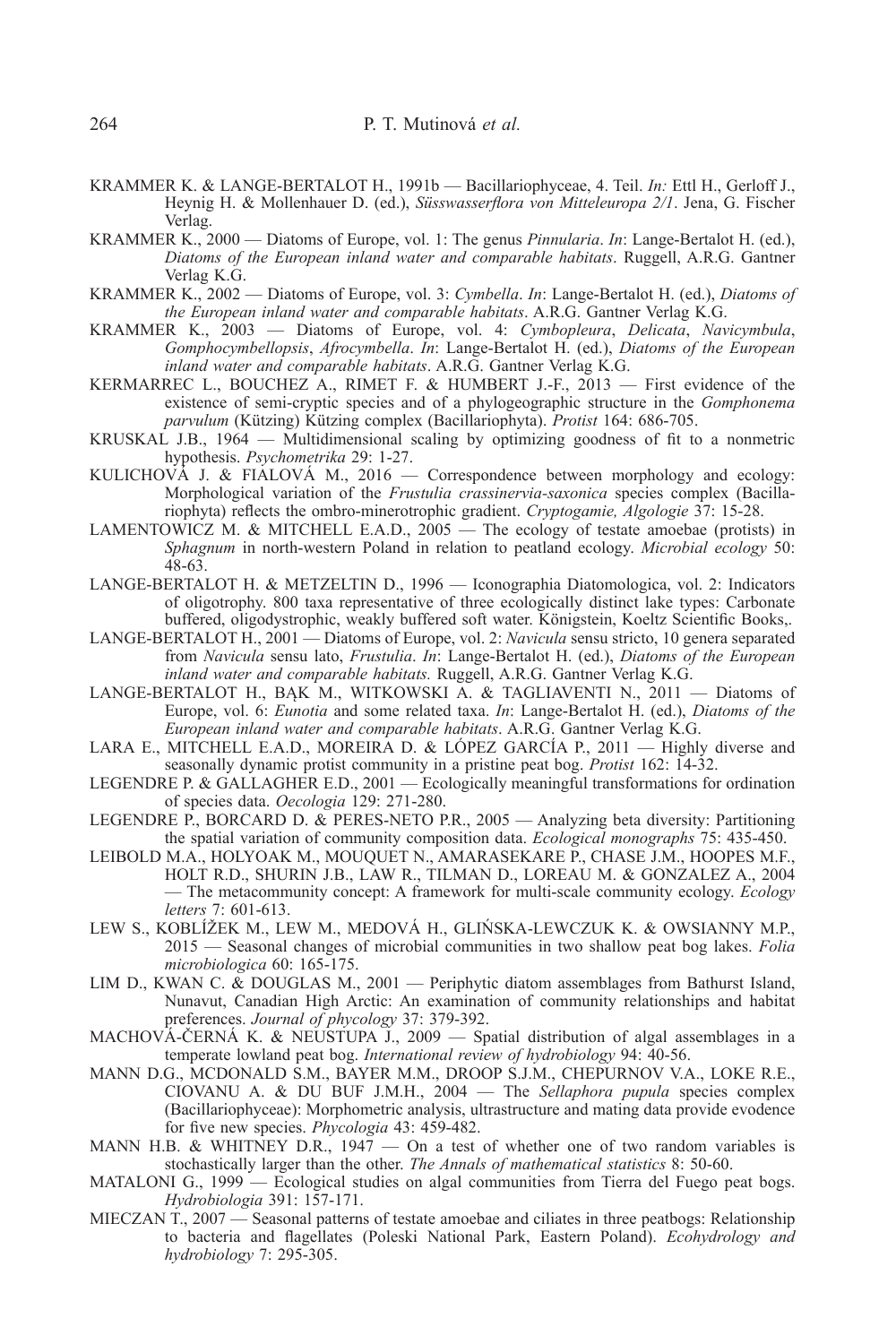- MIECZAN T., 2009 Ecology of testate amoebae (Prostists) in *Sphragnum* peatlands of eastern Poland: Vertical micro-distribution and species assemblages in relation to environmental parameters. *Annales de limnologie - International journal of limnology* 45: 41-49.
- MITCHELL E.A.D., GILBERT D., BUTTLER A., AMBLARD C., GROSVERNIER P. & GOBAT J.-M., 2003 — Structure of microbial communities in *Sphagnum* peatlands and effect of atmospheric carbon dioxide enrichment. *Microbial ecology* 46: 187-199.
- MITCHELL E.A.D., CHARMAN D.J. & WARNER B.G., 2008 Testate amoebae analysis in ecological and paleoecological studies of wetlands: Past, present and future. *Biodiversity and conservation* 17: 2115-2137.
- MITCHELL E.A.D., LAMENTOWICZ M., PAYNE R.J. & MAZEI Y., 2014 Effect of taxonomic resolution on ecological and palaeoecological inference: A test using testate amoeba water table depth transfer functions. Quarternary science reviews 91: 62-69.
- MUTINOVÁ P.T., NEUSTUPA J., BEVILACQUA S. & TERLIZZI A., 2016 Host specificity of epiphytic diatom (Bacillariophyceae) and desmid (Desmidiales) communities. *Aquatic ecology* 50: 697-709.
- NEUSTUPA J., CERNÁ K. & ŠŤASTNÝ J., 2011 The effects of aperiodic desiccation on the diversity of benthic desmid assemblages in a lowland peat bog. *Biodiversity and conservation* 20: 1695-1711.
- NEUSTUPA J., ČERNÁ K. & ŠŤASTNÝ J., 2012 Spatio-temporal community structure of peat bog benthic desmids on a microscale. *Aquatic ecology* 46: 229-239.
- NEUSTUPA J., VESELÁ J. & ŠŤASTNÝ J., 2013 Differential cell size structure of desmids and diatoms in the phytobenthos of peatlands. *Hydrobiologia* 709: 159-171.
- NOVÁKOVÁ S., 2007 Structure and dynamics of the algal flora in subalpine mires in the Krkonoše Mountains (Giant Mountains; Czech Republic). *Nova Hedwigia* 84: 441-458.
- OKSANEN J., BLANCHET F.G., KINDT R., LEGENDRE P., MINCHIN P.R., O'HARA R.B., SIMPSON G.L., SOLYMOS P., STEVENS M.H.H. & WAGNER H., 2013 — vegan: community ecology package. R package version 2.4-0. http://CRAN.R-project.org/ package=vegan. Accessed 14 October 2016.
- PALS A., ELST D., MUYLAERT K. & VAN ASSCHE J., 2006 Substrate specificity of periphytic desmids in shallow softwater lakes in Belgium. *Hydrobiologia* 568: 159-168.
- PERES-NETO P.R. & JACKSON D.A., 2001 How well do multivariate data sets match? The advantages of a Procrustean superimposition approach over the Mantel test. *Oecologia* 129: 169-178.
- PINSEEL E., VANORMELINGEN P., HAMILTON P.B., VYVERMAN W., VAN DE VIJVER B. & KOPALOVA K., 2017 — Molecular and morphological characterization of the *Achnanthidium minutissimum* complex (Bacillariophyta) in Petuniabukta (Spitsbergen, High Arctic) including the description of *A. digitatum* sp. nov. *European journal of phycology*: DOI: 10.1080/09670262.2017.1283540
- POTAPOVA M.&CHARLES D.F., 2002 Benthic diatoms in USA rivers: Distributions along spatial and environmental gradients. *Journal of biogeography* 29: 167-187.
- POTAPOVA M.&CHARLES D.F., 2005 Choice of substrate in algae-based water-quality assessment. *Journal of the North American benthological society* 24: 415-427.
- POTAPOVA M.&HAMILTON P.B., 2007 Morphological and ecological variation within the *Achnanthidium minutissimum* (Bacillariophyceae) species complex. *Journal of phycology* 43: 561-575.
- POULíČKOVÁ A., DUCHOSLAV M.&DOKULIL M., 2004 Littoral diatom assemblages as bioindicators of lake trophic status: A case study from perialpine lakes in Austria. *European journal of phycology* 39: 143-152.
- POULÍČKOVÁ A., ŠPAČKOVÁ J., KELLY M.G., DUCHOSLAV M. & MANN D.G., 2008 -Ecological variation within Sellaphora species complexes (Bacillariophyceae): Specialists or generalists? *Hydrobiologia* 614: 373-386.
- R DEVELOPMENT CORE TEAM,  $2012 R$ : A language and environment for statistical computing. R Foundation for Statistical Computing, Vienna, Austria. http://www.R-project.org/. Accessed 14 October 2016.
- RICE W. R., 1989 Alalyzing tables of statistical tests. *Evolution* 43: 223-225.
- SHURIN J. B., 2000 Dispersal limitation, invasion resistance, and the structure of pond zooplankton communities. *Ecology* 81: 3074-3086.
- SOININEN J., 2004 Determinants of benthic diatom community structure in boreal streams: The role of environmental and spatial factors at different scales. *International Review of hydrobiology* 89: 139-150.